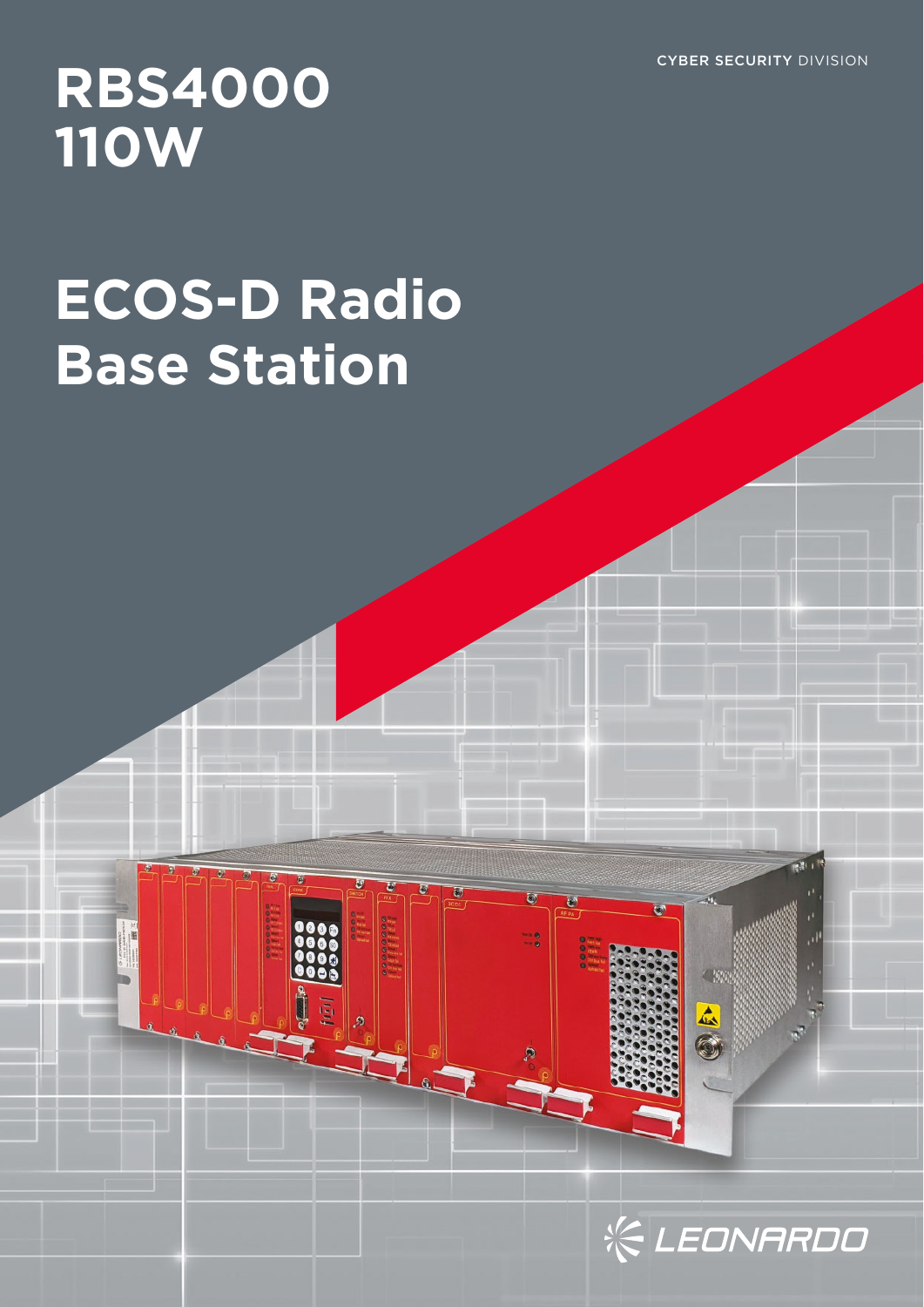ECOS-D RBS4000 (110W) is a modular voice and data Radio Base Stations (RBS) designed to meet and exceed the requirements of professional and land mobile radio systems.

Its high quality, combined with state of the art reliability and outstanding modularity makes the ECOS-D RBS4000 110W a digital based equipment, able to support analogue FM, digital DMR conventional Tier II and digital DMR trunking Tier III.

The ECOS-D RBS4000 110W can be used in a real time dual mode Analog FM/Digital DMR conventional Tier II or in digital DMR trunking Tier III mode.

All the modes of operation of the ECOS-D RBS4000 110W support natively the flagship simulcast technology by the company without any external ancillary. The ECOS-D RBS4000 110W can be used from stand-alone repeater to conventional simulcast to digital multi-site trunking with a configuration change only. ECOS-D RBS4000 110W can be connected to build a system natively with IP links.

## **MAIN FEATURES**

- > 3 RU device designed to be hosted in 19-inch rack
- › Available in VHF, UHF frequency bands at 12.5 kHz/25 kHz programmable channel spacing
- › RBS and stand-alone repeater mode of operation: – Conventional analog FM only
	- Digital DMR conventional Tier II only
	- Real Time Automatic dual-mode conventional analog FM/digital DMR conventional Tier II with priority mode setting
	- Digital DMR Trunking Tier III (embedded trunking controller)
- › Designed to natively support Simulcast technology:
	- Multi-site simulcast support: available for both conventional and trunking operations
	- Simulcast Master, Sub-Master, Slave mode within the same device (virtually no limits in the number of RBS per simulcast channel)
	- Reliable fall-back mode: Slave in-cabinet repeating and backup Master automatic reconfiguration
	- Synchronization: GPS and/or Precise Time protocol IEEE 1588v2 with fall-back
- › Voting: analog FM and digital DMR best in class voting
	- Auto Adaptive Technology (A2T): each RBS "adapts" itself to the time and frequency response of the backbone and automatically compensate timevariant differences
	- Redundant IP link management between RBSs
- › Provides high levels of protection from access by unauthorised radio users, via the Unauthorised Access Protection procedure
- › Embedded AMBE+2 vocoder for DMR Tier II clear or encrypted (ARC4) voice communications from a local microphone (embedded loudspeaker)
- › DMR data transmission ports (RS232/RS485/LAN), digital I/O and analog inputs available.

### **MAINTENANCE**

- › Display and keypad for easy local maintenance and fault handling
- › Modular structure for easy front and back cards replacement. In the event of failure, all modules are individually removable
- › Digital I/O, Analog inputs, power supply, antenna connectors and backbone interfaces hosted on dedicated back-cards, easily removable from the back and insulated from voltage overload
- › Remote Firmware upgrade over LAN with integrity control (embedded dual-flash memory for storage of two firmware)
- › SNMPv2c Network Management System (each RBS is a SNMP agent) and MIB availability for integration with thirdparty NMS system.

## **INTEROPERABILITY**

› Interoperability (IOP) certificates with DMR major terminals vendors in Tier II and Tier III modes of operations (for further details, please visit the DMR Association website at: www.dmrassociation.org.

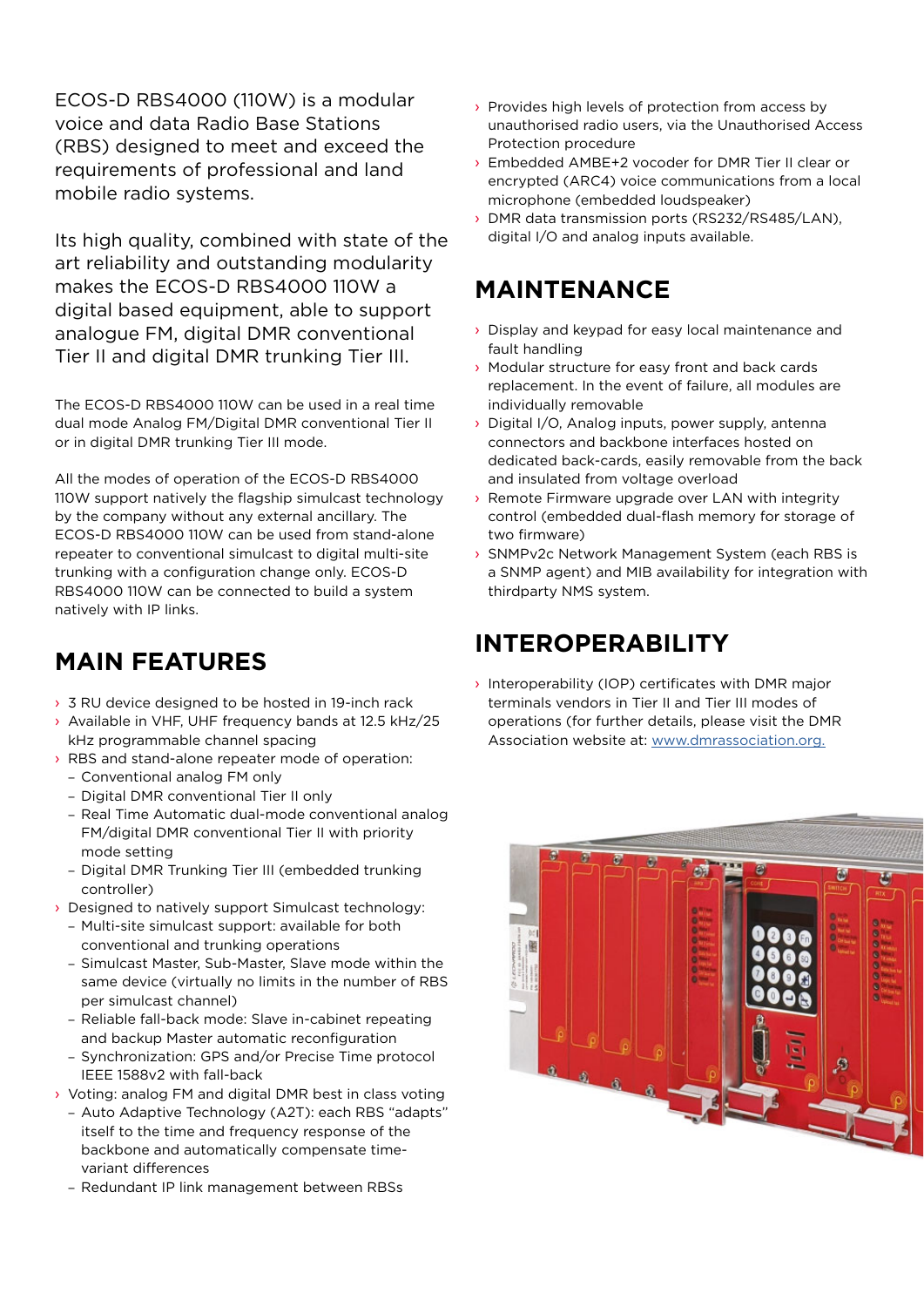## **TECHNICAL DATA**

#### GENERAL

| Dimensions<br>Weight        | 3 RU compatible with 19" rack mounts<br>From 13 kg [28.6 lbs] <sup>1</sup>                                                 |                                           |
|-----------------------------|----------------------------------------------------------------------------------------------------------------------------|-------------------------------------------|
| Supported modulations       | > FM/PM for analogue mode<br>> 4FSK/C4FM for digital mode with I&Q<br>mo/demodulator                                       |                                           |
| Frequency generation        | Synthesized                                                                                                                |                                           |
| Channel spacing             | 12.5 kHz / 25 kHz <sup>2</sup>                                                                                             |                                           |
| Mode of operation           | Simplex / Half-Duplex / Duplex                                                                                             |                                           |
| Digital data gross bit rate | 9600 bps with 4FSK/C4FM digital<br>modulation in 12.5 kHz channel                                                          |                                           |
| Temperature range           | From -30° to +60°C [-22°F to +140°F]                                                                                       |                                           |
| Power supply                | 48 Vdc (galvanically insulated)                                                                                            |                                           |
| Input current (at 48 Vdc)   | Transmission $3$<br>VHF: 6A                                                                                                | Standby $3$<br><b>VHF: 0.9A</b>           |
|                             | UHF: 7A                                                                                                                    | <b>UHF: 0.9A</b>                          |
|                             | 800: 7A                                                                                                                    | 800: 0.9A                                 |
|                             | 900: 7A                                                                                                                    | 900: 0.9A                                 |
| <b>CTCSS</b>                | (Tx/Rx split-Tones) Yes. 67 - 254.1Hz<br>(with 0.1Hz step)                                                                 |                                           |
| <b>DCSS</b>                 | (Tx/Rx split-Tones) Yes                                                                                                    |                                           |
| Backbone interface          | 1xLAN port 10/100 Base T (SoIP Link,<br>remote firmware upgrade and SNMP<br>NMS)                                           |                                           |
| $I/O$ ports                 | LAN, RS232, 4 digital inputs, 4 digital<br>outputs, 2 analog inputs                                                        |                                           |
| <b>SYNCHRONIZATION</b>      |                                                                                                                            |                                           |
| RBS main clock              | OCXO (Oven Controlled Crystal<br>Oscillator) 20 ppb temperature stability<br>with programmable zero-offset<br>compensation |                                           |
| Simulcast                   |                                                                                                                            | > From Built-in GPS (1+1 option available |

- › From Built-in GPS (1+1 option available on request)
	- › From incoming IP GMC/BC/OC PTP IEEE 1588V2

#### TIER II CONVENTIONAL / ANALOG FM CONVENTIONAL

sub-Master/slave

Configuration mode Stand-alone repeater Simulcast configuration Radio Base Station: macro-cell Master/ wide coverage Virtual repeater

synchronization

#### TIER III TRUNKING

Simulcast configuration wide coverage Virtual repeater

Configuration mode Radio Base Station with Embedded Trunking Controller: Control Channel RBS/Traffic Channel RBS

Radio Base Station macro-cell Master with embedded Trunking Controller/ macro-cell Master for Traffic Channel/ sub-master/slave

*Specifications subject to change without notice*

- *1 Depending on RBS equipment*
- *2 According with the national regulations where RBS is used*
- *3 Value is to be intended for a fully equipped RBS configuration*

| <b>TRANSMITTER</b>                       |                                                                  |
|------------------------------------------|------------------------------------------------------------------|
| Frequency bands                          | > VHF: 136-174<br>› UHF: 450-526<br>800: 806-894<br>900: 896-941 |
| Output impedance                         | 50 Ohms                                                          |
| <b>Output Power</b>                      | Programmable from 10W up to 110W                                 |
| <b>Maximum Deviation</b><br>(RSD)        | ±2.5 / ±4 / ±5 kHz (12.5/25 kHz)                                 |
| Adjacent channel power                   | <-60 dB@12.5 kHz / <-70 dB@25 kHz                                |
| Intermod. attenuation                    | >40dB (ETSI)                                                     |
| Spurious and harmonic<br>emission        | > VHF/UHF:<br>» <-36dBm < 1GHz <-30dBm > 1GHz<br>800/900:        |
|                                          | » <-36dBm < 1GHz <-26dBm > 1GHz                                  |
| Audio response                           | +1, -3dB; 300-3000 Hz                                            |
| Audio distortion                         | < 3% @ 1000Hz; 60% RSD                                           |
| S/N                                      | >45dB (12.5 kHz) / >50dB (25 kHz)                                |
| Frequency stability                      | $± 0.02$ ppm                                                     |
| <b>RECEIVER</b>                          |                                                                  |
| Frequency bands                          | > VHF: 136-174<br>> UHF: 450-526<br>800: 806-894<br>900: 896-941 |
| RF input impedance                       | 50 Ohms                                                          |
| Analog FM sensitivity                    | (12.5 KHz): <u>&lt;</u> -109,5 dBm @ 20 dB<br>SINAD psofo        |
| Digital sensitivity                      | > 4FSK (12.5 KHz): <u>&lt;</u> -115 dBm @ BER =<br>$1x10^{-2}$   |
|                                          | > C4FM (12.5 KHz): <u>&lt;</u> -115 dBm @ BER<br>$= 1x10^{-2}$   |
| Adjacent channel<br>selectivity          | >60 dB/70 dB (ETSI) (12.5/25 kHz)                                |
| Intermodulation rejection<br>12.5/25 kHz | >70 dB (ETSI)                                                    |
| Spurious and image<br>response rejection | >70 dB (ETSI)                                                    |
| Audio response                           | +1, -3dB; 300-3.000 Hz                                           |
| Audio distortion                         | < 3% @ 1.000Hz; 60% RSD                                          |
| S/N                                      | >45dB (12.5 kHz) / >50dB (25 kHz)                                |
| Line output                              | $-10$ dBm                                                        |
| <b>EMISSION DESIGNATORS</b>              |                                                                  |
| Analog FM/PM                             | > 8K50F3E/8K50G3E,<br>> 11KOF3E/11KOG3E<br>> 16K0F3E/16K0G3E     |
| Digital 4FSK                             | 7K60FXD/7K60FXE                                                  |

#### **COMPLIANCIES**

| <b>FCC</b>  | CFR Title 47 - Part 90, Part 15B - Part 22 |
|-------------|--------------------------------------------|
| <b>ISED</b> | RSS-119 - ICES-003                         |

Digital C4FM 8K10F1D/8K10F1E

*Not all variants and features might be available in all countries or in all geographic areas*